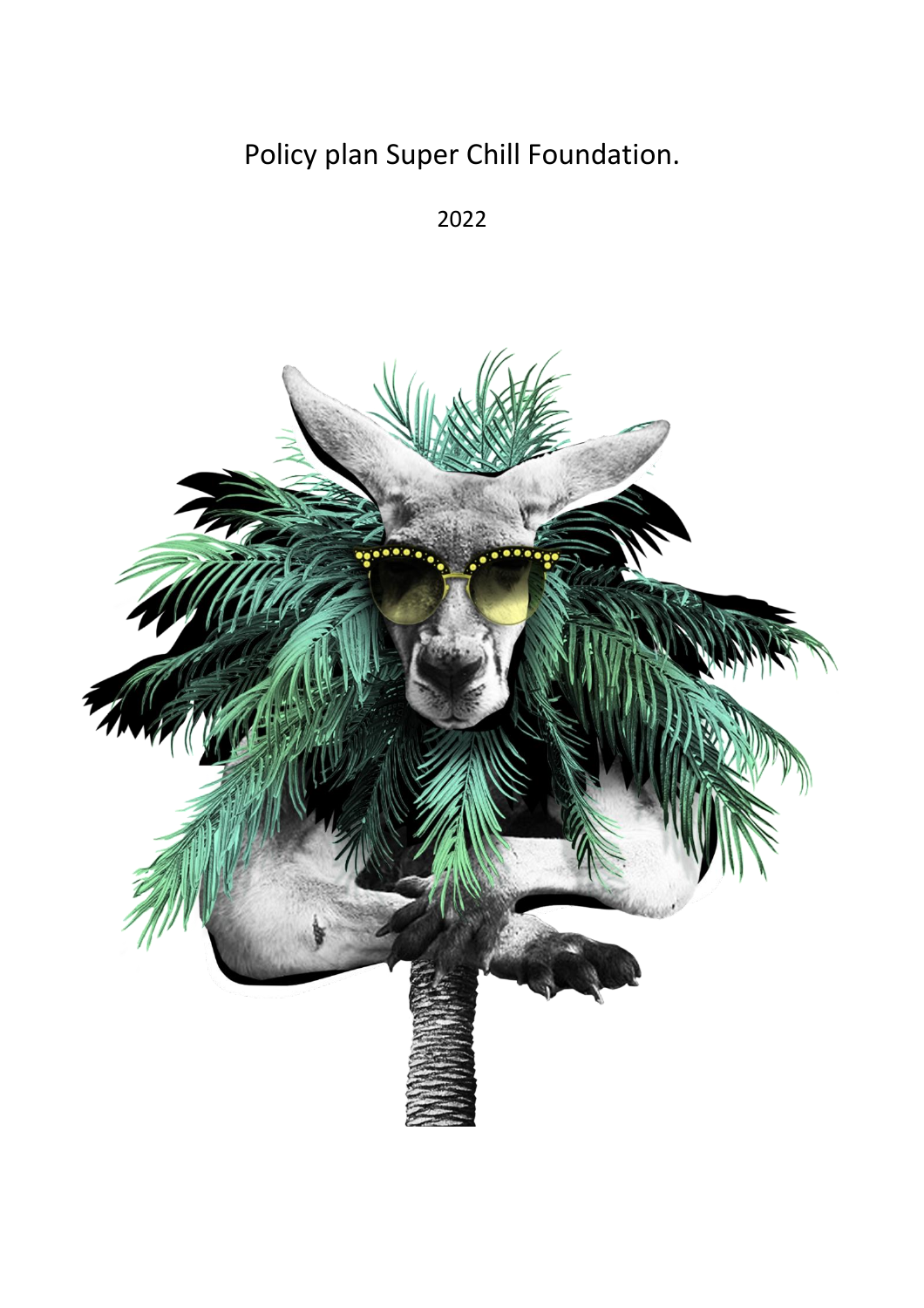

Table of Content

Mission & Vision - 2 Strategy - 5 Key Activities - 7 Current Situation – 8 Organisation Super Chill Foundation - 9 Budgetary Policy - 10 Statutory Goals - 11 Absence of profit - 11 Assignment liquidation balance - 12

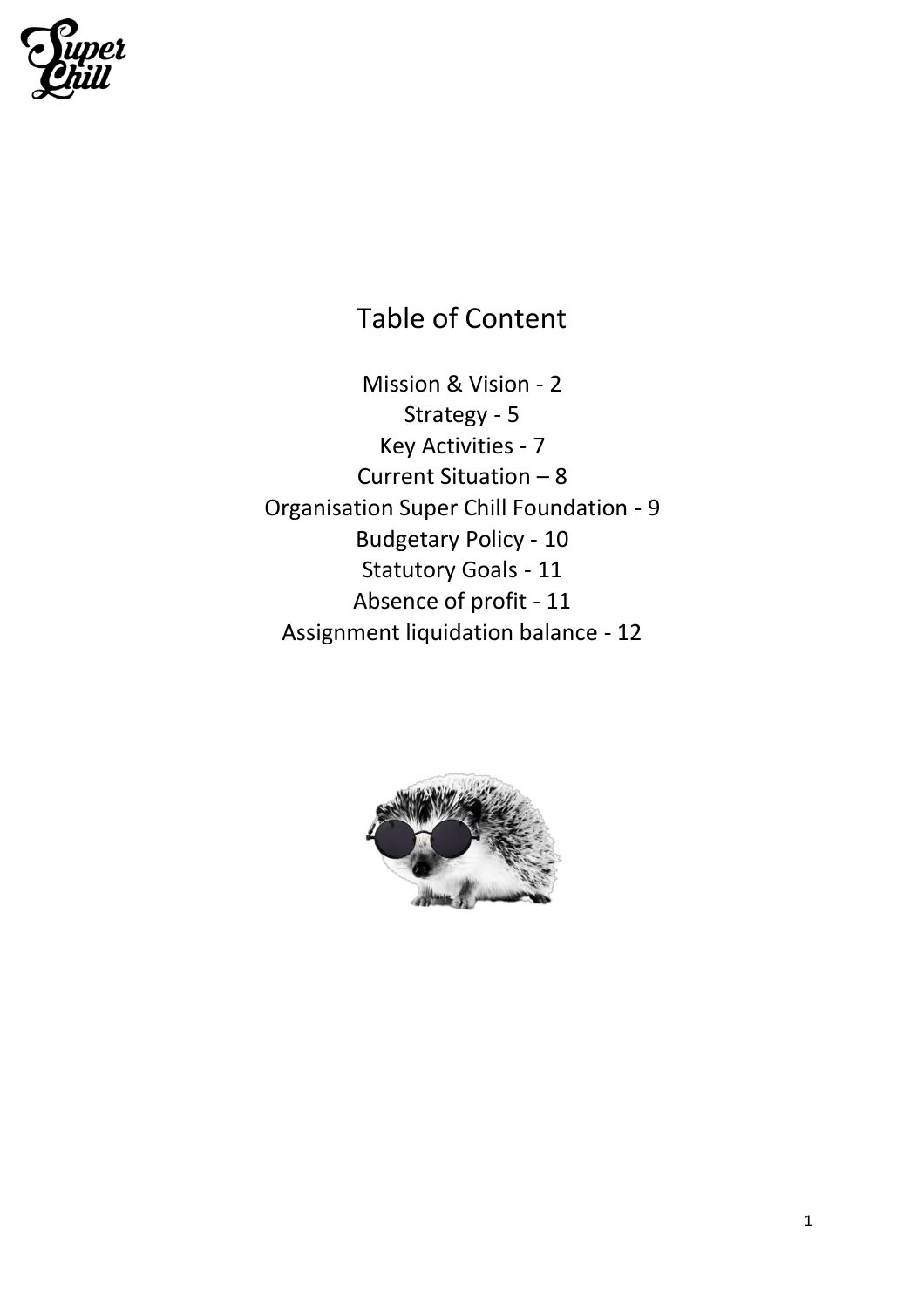

### Mission & Vision Key and founding principles.

#### Vision

The Super Chill foundation was established because the current meritocratic school system has a strong unilateral focus on measurable outcomes and topics such as reading, calculus, writing, etc. and puts a great amount of pressure on both teachers and pupils. However important these skills are, teachers are also required to prepare future generations through teaching them skills that help them deal with the challenges of their time. These skills include e.g. innovation and creativity skills, technology skills, interpersonal skills and global citizen skills. These are all very necessary when dealing with an increasingly complex global society and connectiveness, whether through technology or interpersonal means. Furthermore, education is moving towards becoming more accessible and inclusive, problem-based and collaborative, personalized and self-paced and livelong and studentdriven.<sup>1</sup> The required skills can't get much attention in the current (primary)school curriculum, because the scheduling is so strict and tight that teachers simply have no room to teach differently or in accordance with (future) necessities. The current ridged focus on testing, performing and output on standardized items does not only lead to underprepared children, it also puts an extreme amount of stress on both the teacher and children and does not allow each child to live up to their full potential in their later life. This stress and pressure actually leads to less connected, less smart and less happy children and young adults, often with different kinds of psychosocial problems as secondary, opposite, result. These children will continue to carry these challenges and problems with them for the rest of their adult life. Based upon scientific research on how children learn and function to the best of their abilities, we can do better.

With all this in mind Rituals and De Nieuwe Yogaschool established a foundation; Super Chill. Super Chill strives to help change the primary education system towards a system where each child has room to grow without constantly feeling the limiting pressure to perform and adhere to standardized norms. This means more relaxed teachers, less stress in the classrooms, less focus on testing and standardized output, more room for interpersonal, creative and problem-solving skills and, last but not least, stimulating each child to be (and grow into) their authentic self. They are going to need it.

#### Mission

<sup>1</sup> World Economic Forum 2020, Schools of the Future, Defining New Models of Education for the Fourth Industrial Revolution.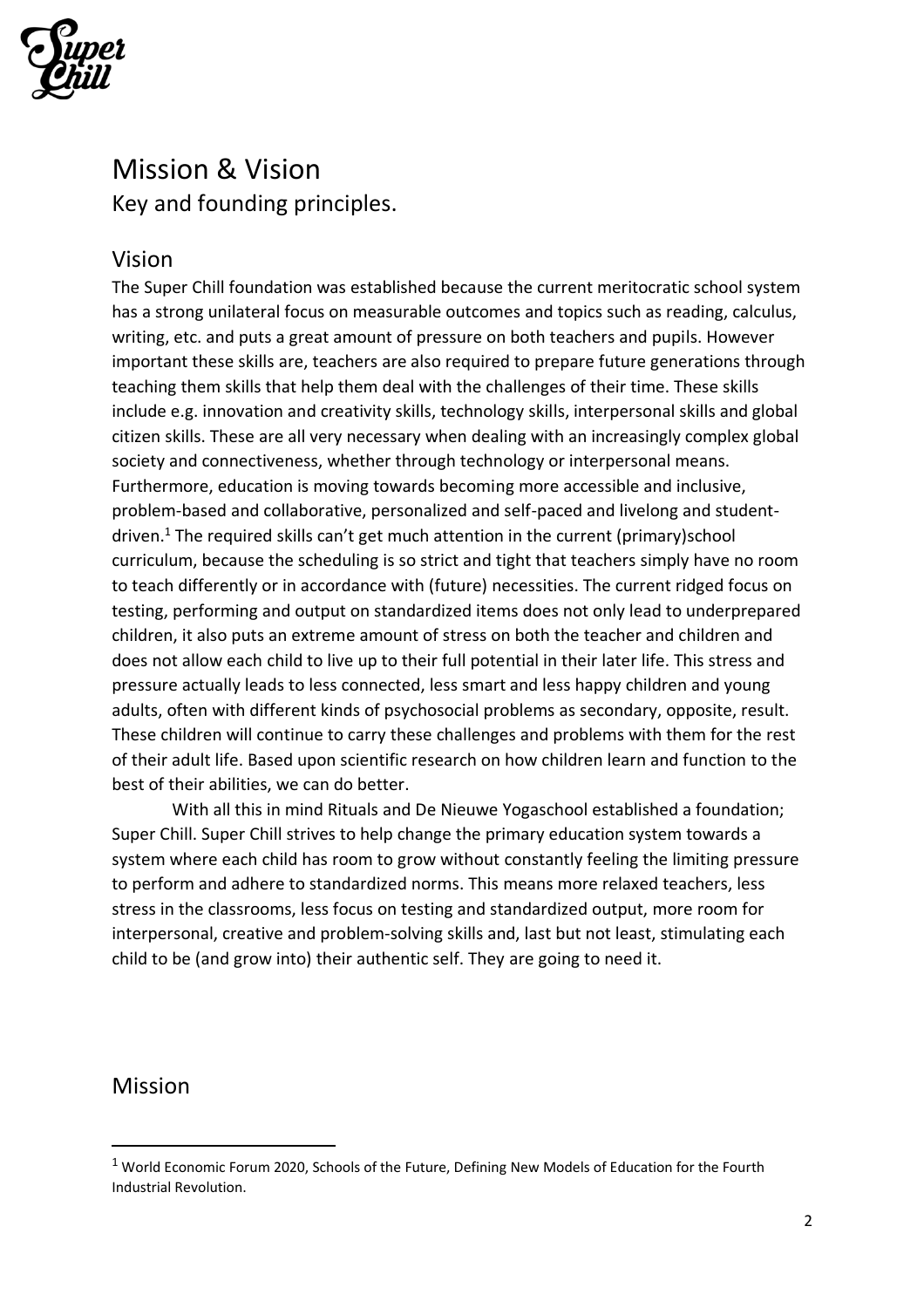

The mission of the foundation is to make sure future generations are well prepared for the challenges of their time. In our contemporary meritocratic societies whole generations suffer from stress, stress related diseases and burn-out. And, given that our modern lives will keep changing rapidly especially under the influence of fast evolving technology, the input on our nervous systems will only increase. This is not only bad news for those who don't learn to deal with all this input (stressors), it is also economically devastating for a society as a whole. Research shows that a growing number of burn-outs and stress related symptoms at increasingly an early age creates a generation of individuals that become less socially interacted and/or unable to participate fully and fulfil their role in society.<sup>2</sup> This is materially detrimental to their overall welfare. **Our meritocratic society is creating the exact opposite from what we and the world need from our future generations**. The foundation sees it as its one of its missions to ensure that all individuals are able to prepare themselves for the true challenges that they will face throughout their life and to make sure that they have access to the tools that will allow them to pursue prosperity and happiness by living up to their full potential, which will have a ripple effect through society as a whole. In a society where stress, the pressure to achieve and hectic complexity prevail, individuals should have the cross-disciplinary tools to deal with those challenging circumstances. By starting in the classroom, the foundation hopes to have a reach that is as wide as possible, which also includes those individuals that are not encouraged to develop these skills at any other point in their life, or those who are not fortunate enough to be able to seek out training and education on these matters on their own. Those who are most vulnerable within society are often those who need these skills the most as it is challenging to get access to this toolset. In that respect, children are generally dependent on family, who may not be able to offer them the tools they need to flourish. As a group, they may be most vulnerable, since they already have to face the challenges which require a specific set of tools. Take for example the children who during the current pandemic have to sit through endless digital calls and that truly need to be self-starters with the ability to cope with stress on their own to ensure they are able to pass their standardized exams to even stand a chance on today's job market.

Arguably , this leaves many individuals to fend for themselves - whilst the 'regular' educational curriculum provides little to no support in these areas. The foundation will

<sup>2</sup> Stevens, van Dorselaer, Boer e.a., "*HBSC 2017 GEZONDHEID EN WELZIJN VAN JONGEREN IN NEDERLAND*", 2018, Universtiteit Utrecht, Trimbos Insitituut, Sociaal Economisch planbureau, www.HBSC-nederland.nl , pp. 64-75.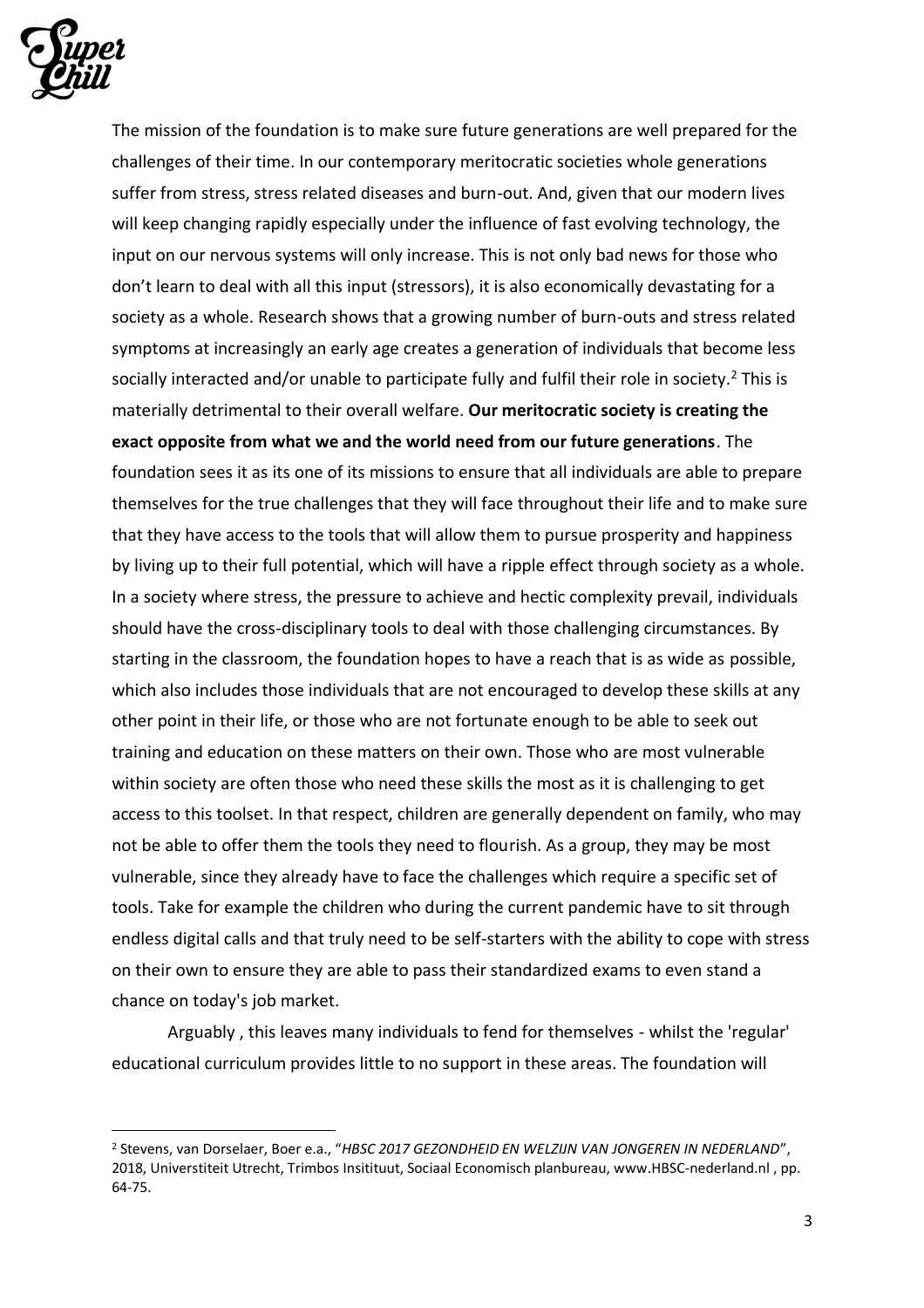

attempt to fill this 'gap'. The Dutch law on primary education even specifically outlines<sup>2</sup> that education should not only focus on cognitive development but also on social and emotional skills - both being key objectives of the foundation. The legislative provisions clearly convey that education is to **prepare children for being active citizens, able to socially integrate** and that pupils will meet and have knowledge of different backgrounds and cultures. Research shows that the latter is constantly skipped over for the benefit of teaching more 'traditional' skills (like reading, writing). Thus it is all the more important to create more opportunities for children to have access the more 'softer', but definitely not less important, side of education. These basic skills are absolutely crucial during the entire educational process and the relevance is directly transferable to finding a place within the current job market. Even at a later stage an individual's life and on their future career path these skills will help them perform better at their job, ensure that they can live up to their full potential and that they are able to continuously keep growing and improving.

All research and experience points towards the necessity of a turnaround in our education system; from a suppressive system where all children need to perform to standardised norms and show the same traditional capacities to a system where children learn (and get the time) to develop themselves into active, capable citizens with a broad understanding of themselves and the world around them. The latter can only happen if you create a learning environment focused on well-being, where children can thrive and learn, at their own pace, **all the necessary skills** needed for the future.

That is why we begin NOW, in our primary school classrooms. Exactly there, Super Chill can **help future generations** to learn essential skills to deal with future challenges. These skills supersede traditional skills and we aim to teach future generations skills like **self-reflection, stress resilience, cooperating with peers, respect and understanding others, dealing with success as well as failure, creative and innovative thinking** and more. All skills that greatly contribute to **well-being**; well-being meaning both physical and mental health of children, their feeling of happiness, a sense of belonging and ability to relax. Happy, relaxed, connected, well-performing and healthy children learn better, are more creative, absorb more 'traditional' knowledge, have a better sense of self, are more curious and will therefore become more well-rounded, successful and affluent adults.

We make these skills available for every primary school (regardless of et.al. religion, form of teaching or life philosophy) at no cost and hence are **accessible for all children**, also to those who don't have access to these teachings through other resources like e.g. their

 $2$  Article 8 of the Dutch Primary Education Act.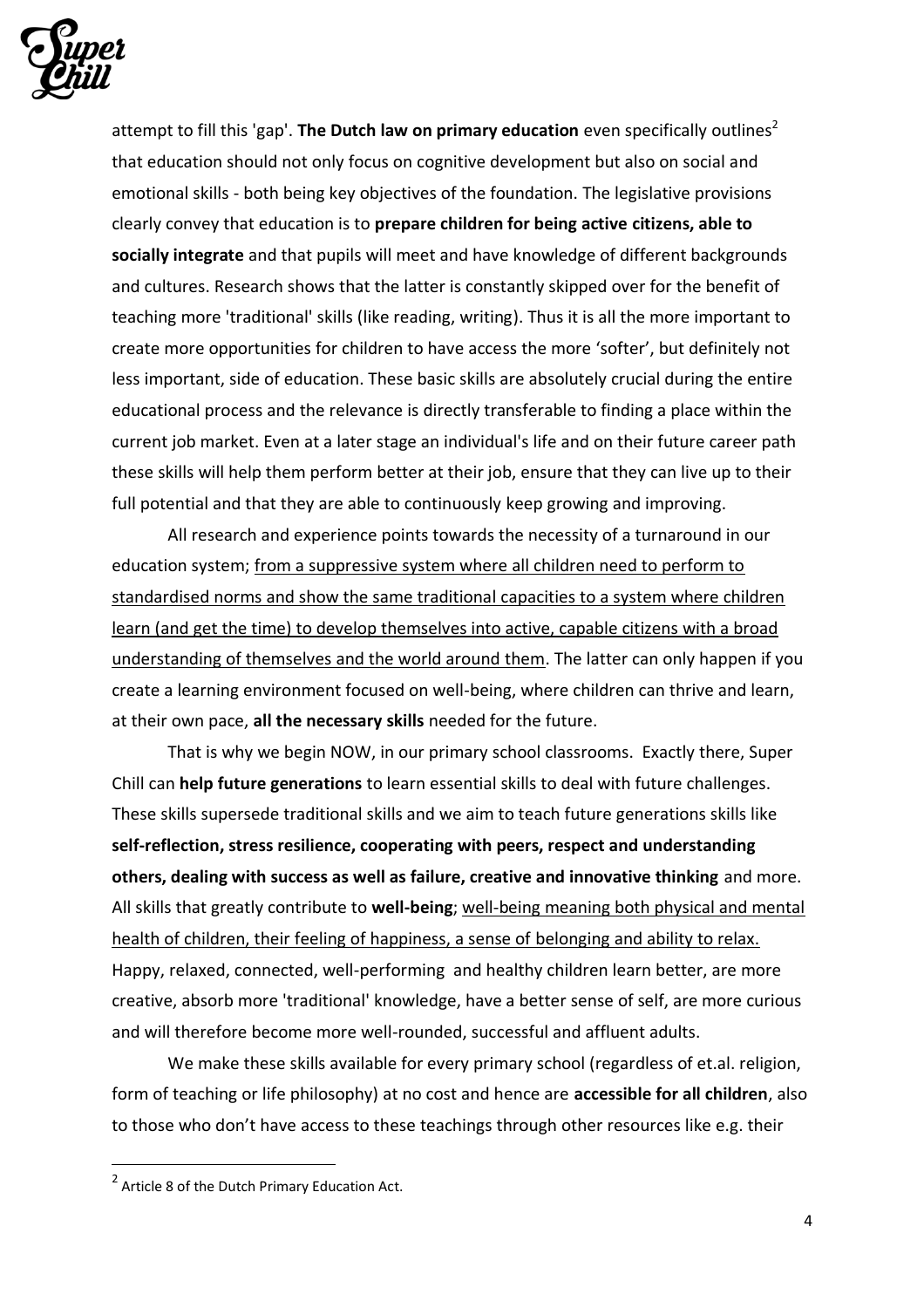

parents, social life, extracurricular activities or tutoring. Thereby contributing to **equal opportunities for all children within society**. Especially at primary school level this is important as these children are a 100% dependent of the adults that take care of them, who may not be willing or able to provide opportunities in these areas.

By focusing on the well-being of children they can grow up to run a family, a team, a company or even a country with confidence and compassion. In short, they can fully fulfil their role in society with purpose, connection and a strong belief in themselves and an understanding of a complex and globalised world. This will broadly improve mental and physical well-being within society.

### Strategy

- 1. One of the objectives of the Super Chill Foundation is to **reach at least 2 million children** internationally. These 2 million children will initially be offered and taught different exercises based on the mindfulness method and yoga techniques and will be et. al. available in the Super Chill App on a recurring basis. The said activities will be the first step towards more relaxed children, giving them effective tools towards healthy social emotional skills. Part of these tools is also giving them means to boost creativity and innovative thinking, to deal with the positive and the negative in life, to cooperate with peers and to build selfconfidence. The App is based on two programmes;
	- For teachers to use in the classroom with their pupils at different moments;
	- For teachers to use to lower their own stress levels, in order to allow them to teach in a more calm and collected fashion. Good education is heavily dependent on good and connected teachers. Momentarily one of the most stressed groups in society. $3$

Starting with the Dutch primary school system, Super Chill will have created awareness for the burning issue; overstressed teachers and children in primary schools. They are subject to unhealthy forms of pressure with an undesirable result of only teaching and learning skills that are beneficial on short term time scale and developing a scale of psychosocial problems. Instead of focussing on the necessary skills for the future and adopt a child-centric and wellbeing focused approach, where children can learn in a healthy, safe and relaxed environment. With a longer horizon the foundation aims to contribute actively to lower or even eliminate the root causes of pressure and high stress levels in

<sup>3</sup> [https://www.duo-onderwijsonderzoek.nl/wp-content/uploads/2016/01/Rapportage-Werkdruk-](https://www.duo-onderwijsonderzoek.nl/wp-content/uploads/2016/01/Rapportage-Werkdruk-Leerkrachten-PO-8-januari-2016-1.pdf)[Leerkrachten-PO-8-januari-2016-1.pdf](https://www.duo-onderwijsonderzoek.nl/wp-content/uploads/2016/01/Rapportage-Werkdruk-Leerkrachten-PO-8-januari-2016-1.pdf) [& https://publications.tno.nl/publication/34634072/eDSx5W/TNO-](https://publications.tno.nl/publication/34634072/eDSx5W/TNO-2019-R10679.pdf)[2019-R10679.pdf](https://publications.tno.nl/publication/34634072/eDSx5W/TNO-2019-R10679.pdf)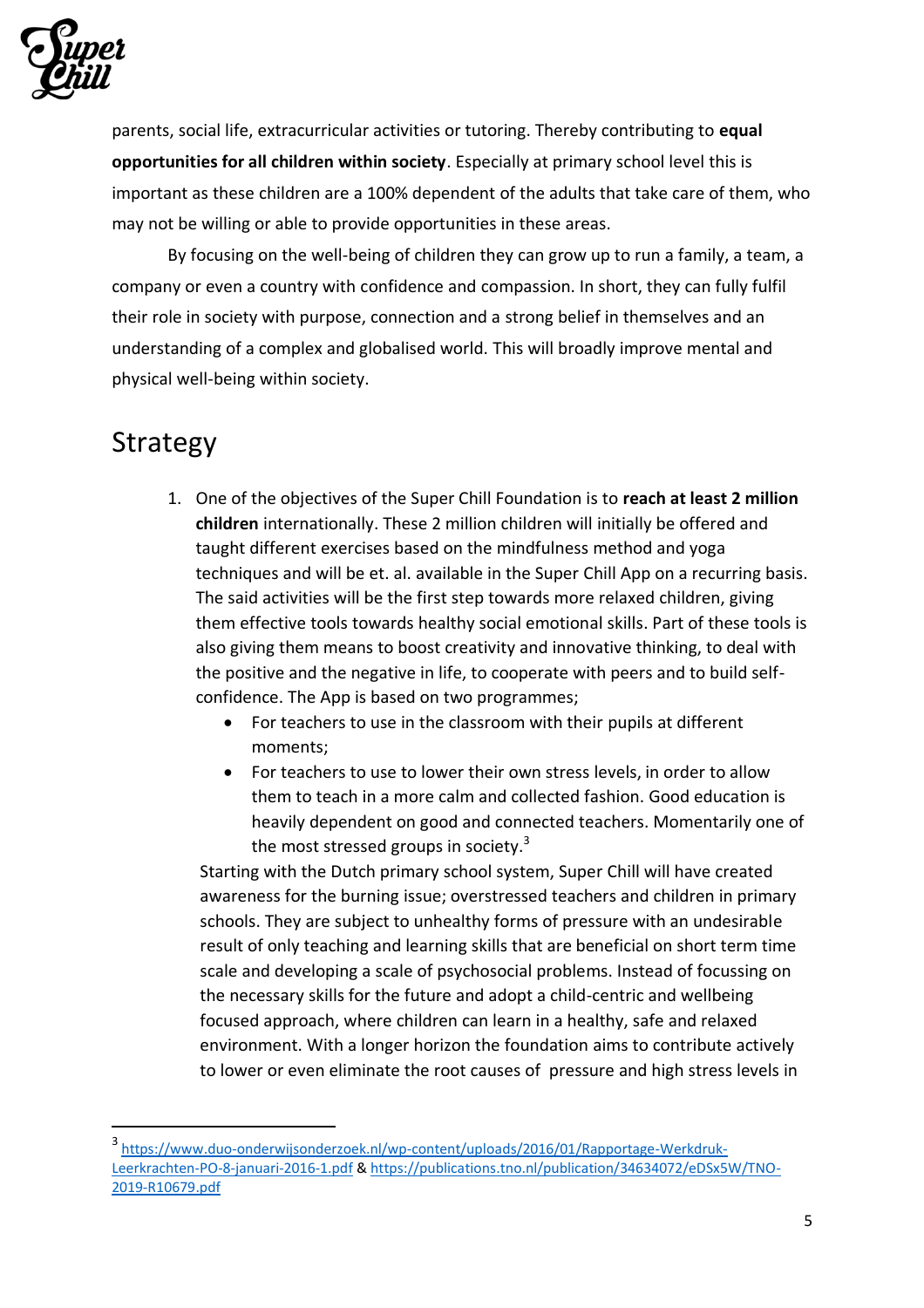

primary schools, together with a movement of teachers (and other child-loving people), and to create a ripple effect that can be felt throughout society.

- 2. **Creating a movement**. Super Chill will work with teachers and those who have the wellbeing of children at heart to actually identify and solve problems together. By connecting to the teachers, getting them involved in problem-based communication and presenting concrete solutions to policy makers, Super Chill aims to connect bottom up and top down key players in order to facilitate actual change. Super Chill centralises not only the children, but also the teachers. We make teachers important (again).
- 3. **Aligning scientific research.** Super Chill aims to align scientific research to ensure that the app develops true to results, necessity and societal relevance. Furthermore, the proven effects of the app can assist in raising awareness for our burning issue and will aid the foundation (and others) to push well-being focused change within the primary school system. Research will be conducted in close cooperation with the University of Amsterdam and outcomes of that research will be made publicly available.
- 4. **Brand ambassadors**: Super Chill aims to align those who can serve as an example for children. We call them the 'Super Normal'; teachers and other people who have, despite external pressure or critique, remained true to themselves. The authenticity of these brand ambassadors shows clearly how important interpersonal skills, creativity, diversity and all other skills are. No matter your level of IQ, we can all become Super Normal people with future proof skillsets. These ambassadors will be part of the Super Chill raising awareness program and subject to our integrity requirements and non-profit nature.
- 5. **International extension**: we aim to reach all Dutch children; however, we do understand that the program may not be for everyone. Hence if we reach 60% of all children in the Netherlands we are at 840.000 children (1.4MM children live in The Netherlands). The other 1.2MM Children will need to be reached abroad. Germany will be our first point of focus after the Netherlands because of geographical proximity, equal problems in primary education and the amount of children in primary school (<3MM). At first Super Chill will launch the app and the program focused on teachers. As parents run into similar problems regarding their children, Super Chill aims to expand to content for parents as well, continuously moving outwards.

## Key Activities

In order to reach 2 million children in a five year timeframe The Super Chill Foundation will perform several activities:

1. Initially create Super Chill content (based on et. al mindfulness and yoga) for teachers and children in primary schools: licensed professionals will create new content on an ongoing basis. The Super Chill Foundation strives to be inclusive in all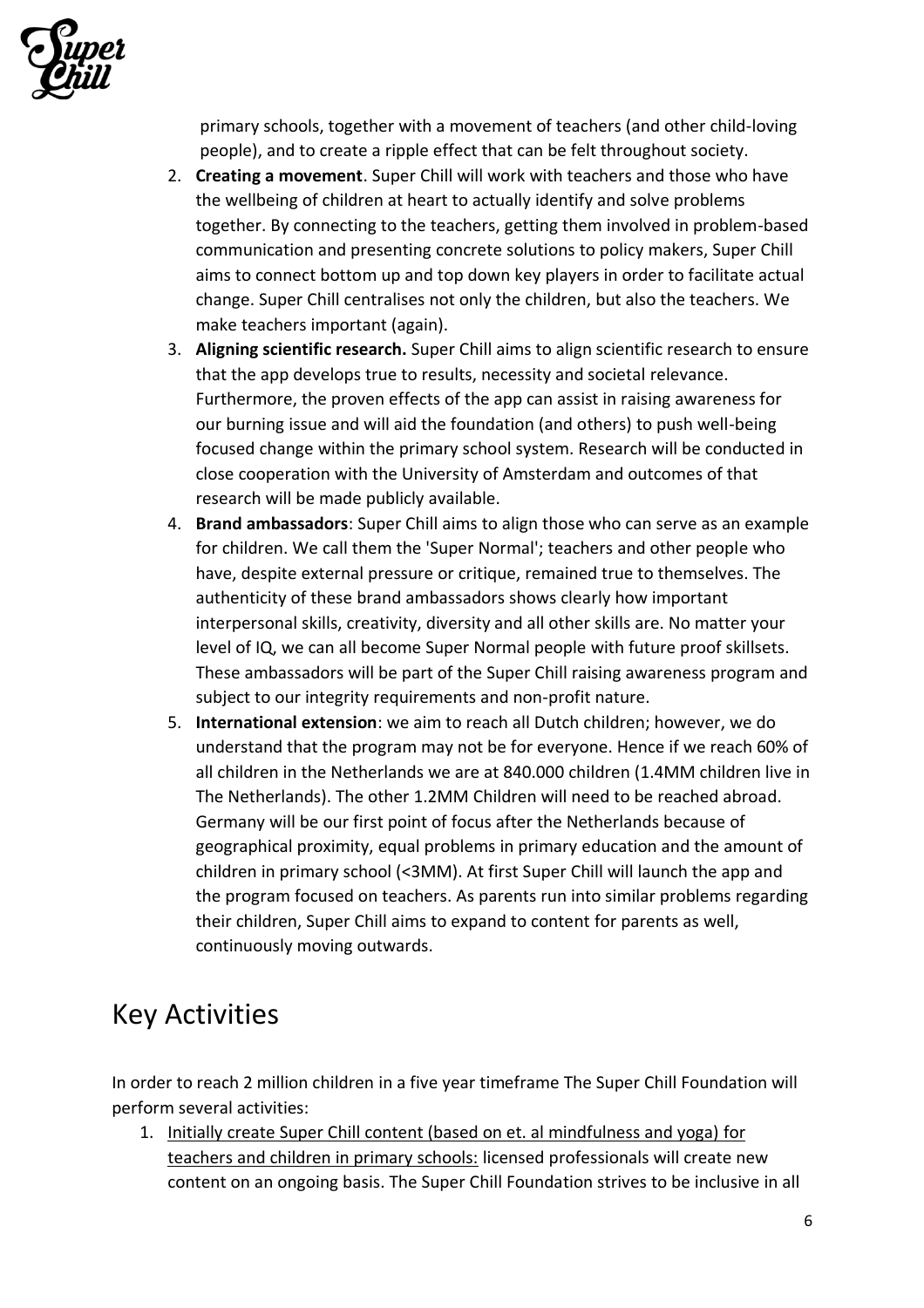

its forms; the content will be accessible for everyone with regard to language and difficulty level and free of any indications to religion, class, sexuality or ethnic background. The content will be based upon teachers needs in the classroom and upon the necessities of children and the need for a broader future skillset. Content development will always be in collaboration between the Super Chill foundation, mindfulness & yoga experts and teachers. Effectiveness will be monitored and content will be tailored to achieve maximum effect.

- 2. Functioning app and webb connection: the current main communication channel to provide exercises to the children and teachers is the app. This app is developed and continuously maintained and updated with content by the Super Chill Foundation. The App features a Digiboard playing option so teachers can use the sessions in their classrooms when desired.
- 3. Website: the Super Chill Foundation will maintain a website disclosing all information about the program, the app, the Foundation itself (policy, financial report, required data, statutes, board information, contact details and all other matters required by Dutch fiscal regulations), country-specific details and necessary information to keep the community informed.
- 4. Community building: The Super Chill Foundation will create a community with (primary school) teachers and other adults surrounding children and who have their wellbeing at heart. The community is formed around a common understanding of the burning issue and the need for a more stress and future proof generation.
- 5. Focus groups: Super Chill will create several focus groups to test different content, ways of communicating and other needs of the community. Focus groups can, but not limited to, consist out of teachers, parents but also children. This is another channel to stay in touch with different segments in society Super Chill aims to support.
- 6. Raising awareness: in order to reach the 2 million children, both children and teachers need to know of the existence of the program, underlying problem and possible solutions / expected effects of its content. Henceforth the Foundation will roll out yearly activities and exposure to both off- and online material to raise awareness, form partnerships and make sure the program is trusted and used by primary school teachers, children and all others that may benefit from it.
- 7. Measuring and evaluation: Super Chill will make (anonymous and in line with GDPR) inventory of user data to measure the use of activities. The purpose is to create content based on what is needed (and used) most. Super Chill will also actively evaluate with its users what is needed and necessary for both pupils and teachers to relax and cope with stress and pressure in and outside the classroom. The aligned scientific research will be the foundation for innovation of the Super Chill app and other possible solutions that can help the community and create activities that help establish further awareness and solutions for the root causes of pressure and high stress levels.
- 8. Urban Mental Health research. A team of scientists will conduct research on the effectiveness of the Super Chill app in Dutch classrooms. The stress levels of teachers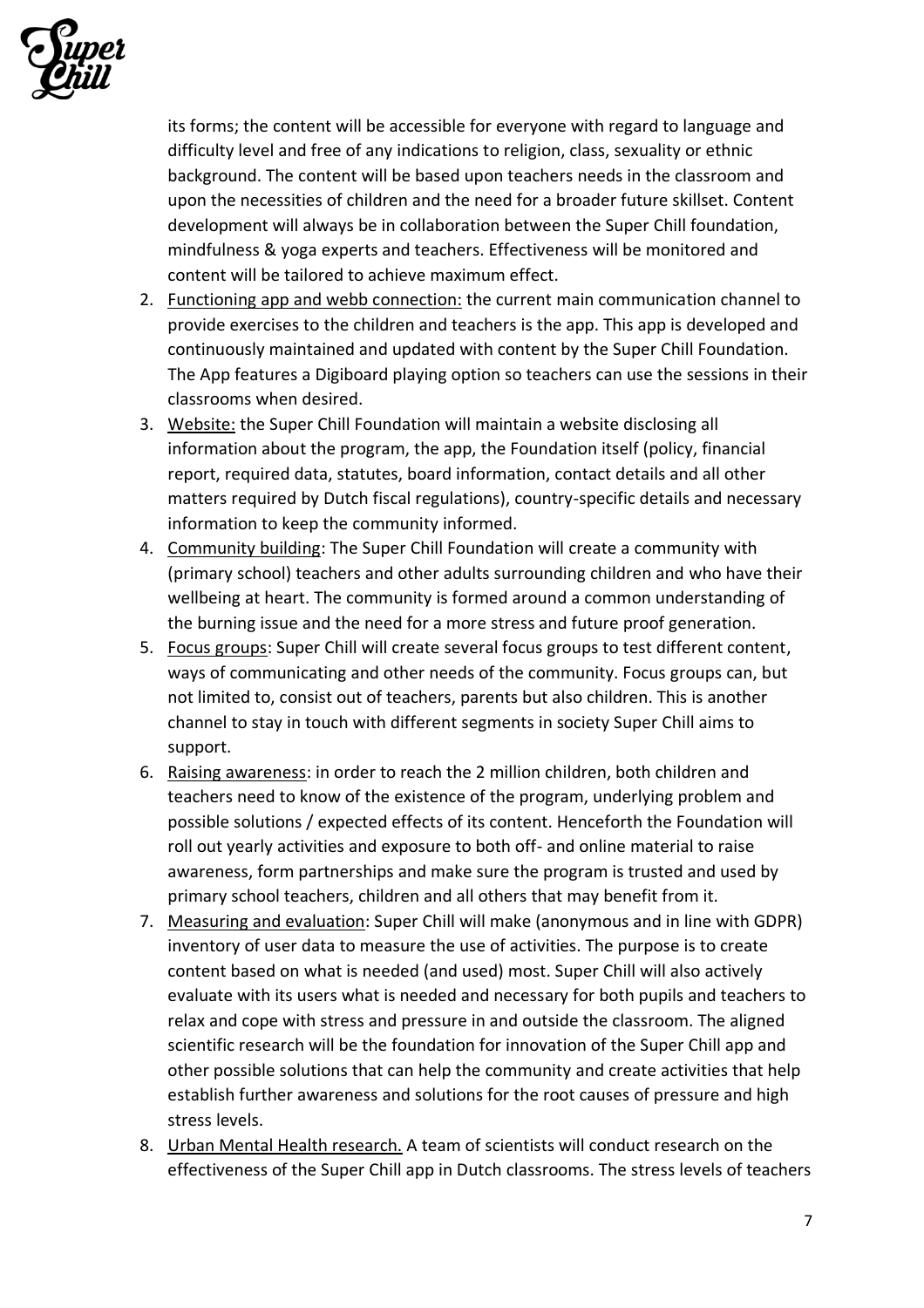

and their classrooms will be monitored and analysed as will the influence of the use of specific exercises in the app on these levels. Furthermore, the research will also focus on the effectiveness of mindfulness via a technological tool versus physical forms of teaching the same in classrooms. Results will be published in et.al. scientific articles and made available to the public as is the general practice in all scientific research.

9. Connecting and communication: Super Chill aims to be present within its community. We want to be a part of it and facilitate the community to become a movement to improve primary education. Henceforth we will organise (online) events, solution centric circles, have a community based social media strategy, a dedicated person to answer questions and respond to ideas, organise meet-ups and focus groups, send out newsletters with a possibility for community members to contribute to either YMM content, articles, blogs etc. and also facilitate connectedness within the community itself.

### Current situation

The foundation has been legally founded and these important milestones have been reached in 2021:

- 1. Content in application effective exercises for children to teach them imporatant personal skills
- 2. Application developed and improved based on user research
- 3. Qualitative ambassador group of 100 teachers, directors, support staff
- 4. Succesful theme week for all primary school classes introducing them to Super Chill exercises. 4000 children participated
- 5. Year-round communication on the mental wellbeing of children, expositions, workshops and symposia, online raising awareness and sustainable communication plan.
- 6. 11.000 downloads of application, 4000 accounts and 2000 users returning each week.
- 7. Team has been extended with community managers, as the community is key to expanding Super Chill to more children and putting the wellbeing of this generation on the map.

## Organisation Super Chill Foundation

#### The General Board & Director

The General Board (GB) of the Super Chill Foundation exists out of three people of which the presidency rotates every 4 years. All board members are and will remain unindemnified regarding their activities and role within the Foundation. The GB will always exist out of at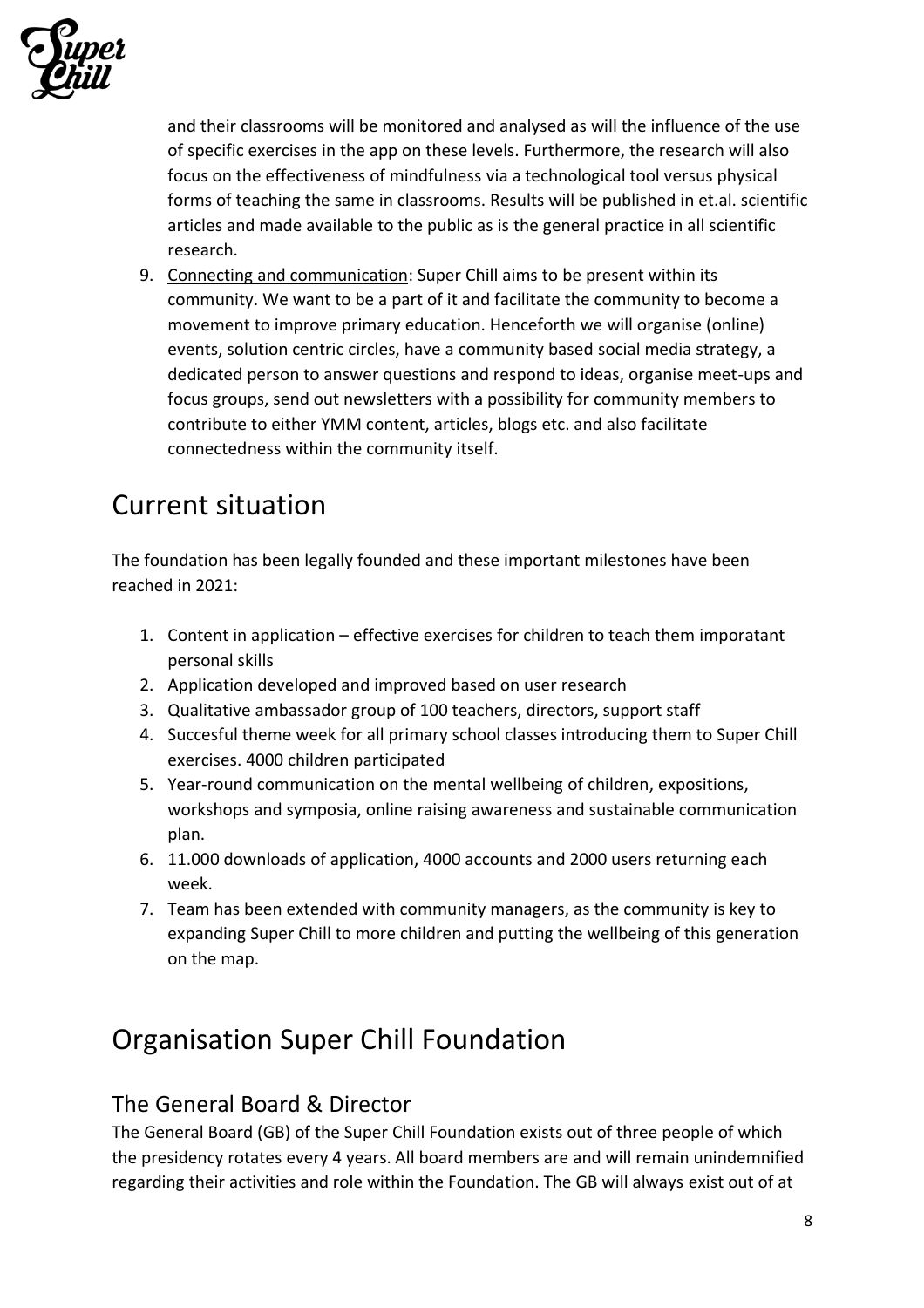

least three (3) members. All first members are chosen by founding partners Rituals Cosmetic Enterprise B.V. and De Nieuwe Yogaschool B.V. The GB is responsible for periodically creating board member profiles (to be approved by the founding partners) and successive board members will be chosen in line with these profiles by the sitting board. The GB will appoint a Managing director who will be responsible for the day to day business of the Super Chill Foundation.

As off 16<sup>th</sup> of July 2020 the Super Chill General Board consist out of the following members.

| President (rotating): | Niki Schilling |
|-----------------------|----------------|
| General member:       | Susan Bögels   |
| General member:       | Johan Noorloos |

Generally speaking, the GB is responsible for the approval of the yearly budget and policy and will ensure the Super Chill Foundation always acts in line with its strategy and overall purpose. Furthermore, the board will also activate their extensive network where necessary to assist the foundation in et.al. raising awareness for the Super Chill program and the underlying burning issue. Lastly, the board will be the controlling party regarding checks and balances of the agreed budgetary policy.

The GB will meet at least quarterly with the Managing director in order to be informed about the progress, obstacles and budget. In this meeting the Managing director will provide insights in market, product(s) and target group developments. Both parties will also identify possible needs or necessary support from GB in order to obtain the yearly goals. In the  $4<sup>th</sup>$  quarterly meeting of each year the former year will be evaluated, and a plan will be presented to the GB for the year to come, including business objectives, budget and resources. The President of the GB can call a meeting when she / he sees fit. Also, two (2) out of (3) members of the GB can call for a meeting without the approval of the President of the GB.

#### Managing director

The Super Chill Foundation will employ 1 FTE in the form of a Managing director, deployed via the payroll system of Rituals Cosmetics Enterprise B.V and outsourced to the foundation (for practical reasons - as this is currently the most convenient and economically viable option), responsible for the daily governance and yearly output (achieving the set goals). Necessary other workload and creation will be outsourced to subcontractors or supporting personnel whether paid or voluntary. The necessary contract is specified between Rituals and Super Chill where the yearly payment of the Managing director will be part of the amount donated by Rituals.

#### Communty Manager

The Super Chill Foundation will employ 1 FTE in the form of community manage, deployed via the payroll system of Rituals Cosmetics Enterprise B.V and outsourced to the foundation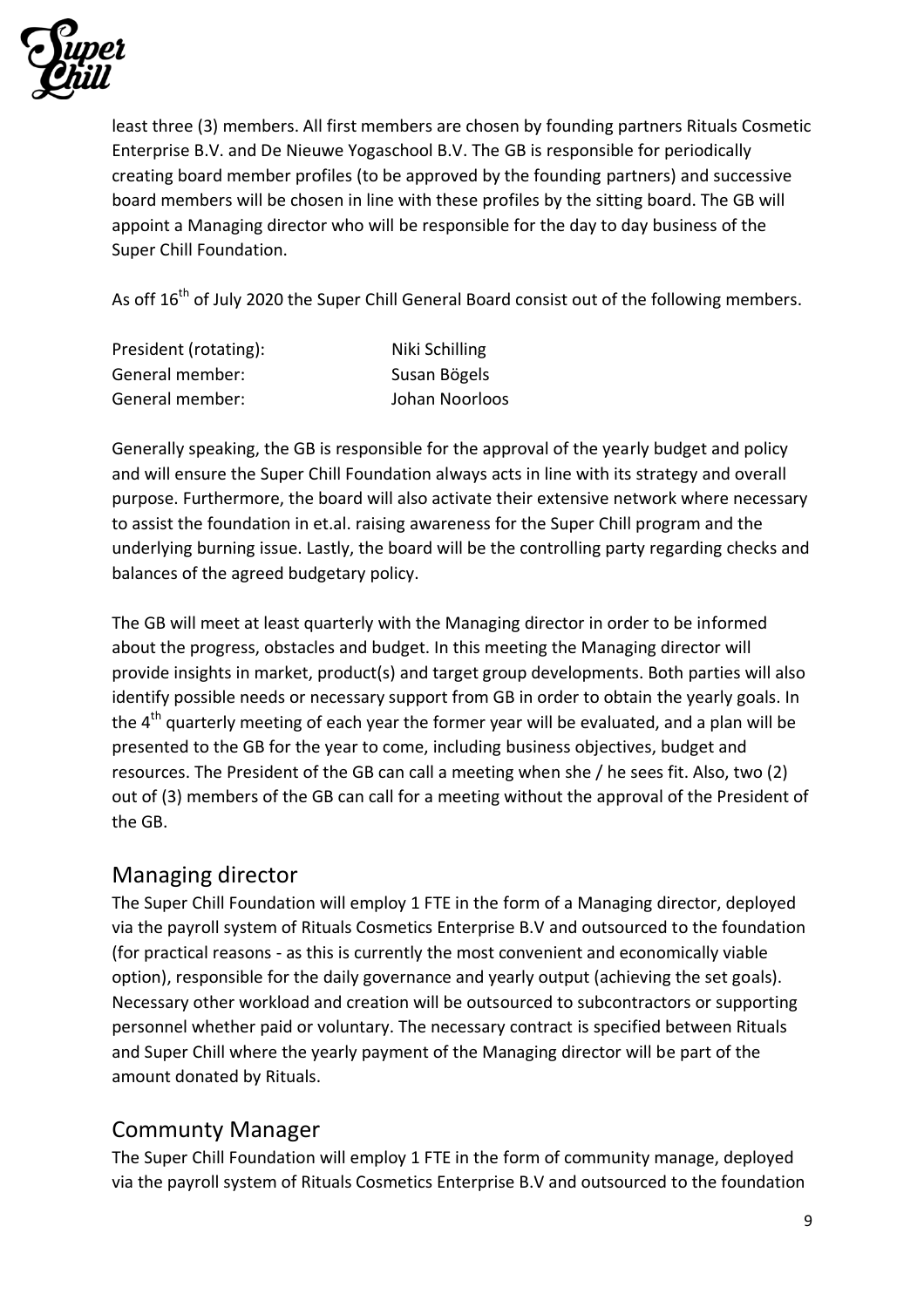

(for practical reasons - as this is currently the most convenient and economically viable option), responsible for growing a qualitative community of like-minded people that can help spreading the Super Chill program and reach more children. The necessary contract is specified between Rituals and Super Chill where the yearly payment of the Managing director will be part of the amount donated by Rituals.

## Budgetary policy

### Financial administration and fundraising

Super Chill is a non-profit foundation and will spend at least 90% of its financial means to reach the 2 million children. Financial administration is executed by the foundation and supported by DLA Piper through their pro bono program.

#### Contemporary situation

• Rituals Cosmetics Enterprises B.V. may donate an amount up to € 3MM. Super Chill will hold a minimum amount in cash, where such amount will be limited to a sum that is deemed to reasonably be necessary to safeguard the continuity of- and to be able execute its foreseen activities, where such activities will have the purpose of serving the public benefit, in line with the foundation's statutory objective. The amount held may vary from time to time, depending on the specific needs of the foundation at any specific point in time, yet Super Chill shall strive at all times to keep excess amounts of cash held in such account as low as possible. Any sporadic surplus in funds will be used for scaling-up the program whether in content, raising awareness or community contact activities.

Per year, Super Chill will determine which specific needs will require extra funding. Funds will generally be donated by Rituals Cosmetic Enterprises B.V. as based upon a yearly budget approved by the Super Chill board. Other donations and partnerships can be formed after confirming with founding party Rituals Cosmetic Enterprises B.V.

#### Budgetary management

Per year Super Chill will present its financial plans to the board. After approval by the board, the executive authority of the budget will be delegated to the managing director in close cooperation with the President of the Super Chill Foundation. A decision-making flow will ensure a controlling body, supported by the administrative office of Rituals Cosmetics Enterprises B.V. On a quarterly basis Super Chill will present a financial progress report on the budget, set goals and milestones of the foundation which will allow for financial tracking and checks and balances.

### Statutory Goals